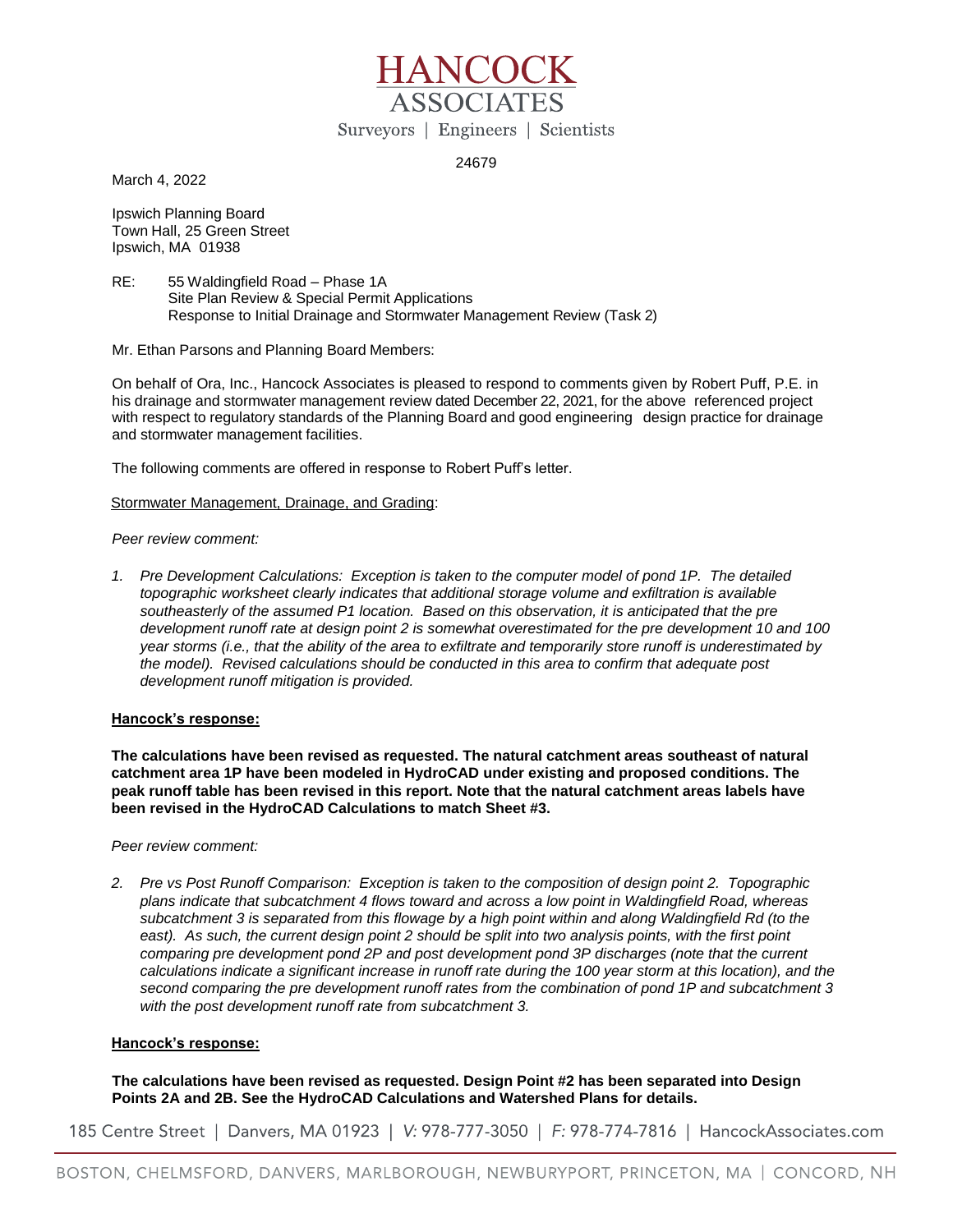#### *Peer review comment:*

*3. Greater specificity should be provided relative to the proposed regrading of the horse pasture. Notations, spot grading, and dimensions should be provided that reflect the assumptions made in the calculations (in particular, with respect to pond discharge locations, elevations, and lengths). Furthermore, since these areas are part of the stormwater management design, they should be included in the 'Operation and Maintenance' document for routine inspection.* 

## **Hancock's response:**

**Proposed grading in the horse pasture area has been revised to accommodate the changes related to comment #2. Additional information related to the grading of these natural depressions has been added to the plans. The Operation and Maintenance Plan has been updated to include inspections of these areas.** 

*Peer review comment:*

*4. As noted in the 'initial' review, no calculations were provided relative to stormwater impacts associated with the eastern 500 linear feet of driveway widening (i.e., the driveway segment from the project entrance at Waldingfield Road into the site approximately 500 feet). The design engineer has indicated that this section is analyzed as part of a Phase 1B development proposal, however, review of that proposal has not been authorized by the Planning Board, or conducted by this reviewer, to date.* 

#### **Hancock's response:**

## **The Phase 1B Development proposal has been submitted and reviewed at the time of this response.**

*Peer review comment:*

*5. Remaining drafting and housekeeping items:* 

*a. Prior comment requested that a note be placed on the drawings to specify that all runoff from the roof of the new building addition is required to be conveyed to the infiltration chamber (as assumed in the calculations). This note was not found on the plans.* 

#### **Hancock's response:**

**A note has been added to the plans specifying that all roof runoff from the building addition is required to be conveyed to the infiltration chamber system.**

*Peer review comment:*

*b. The proposed 'Soil Stabilizer' detail should include manufacturer product information and/or material specifications. In addition, the intended use of the product should be indicated on the plans and in the 'Section for Pea Stone' detail.* 

#### **Hancock's response:**

## **A revised detail for the Soil Stabilizer has been added to the plans.**

*Peer review comment:*

*c. The 'Peak Runoff Table' contained on pages 3 and 9 of the Stormwater Report should be updated to reflect the results of the revised calculations.* 

## **Hancock's response:**

**The peak runoff table has been revised as requested.**